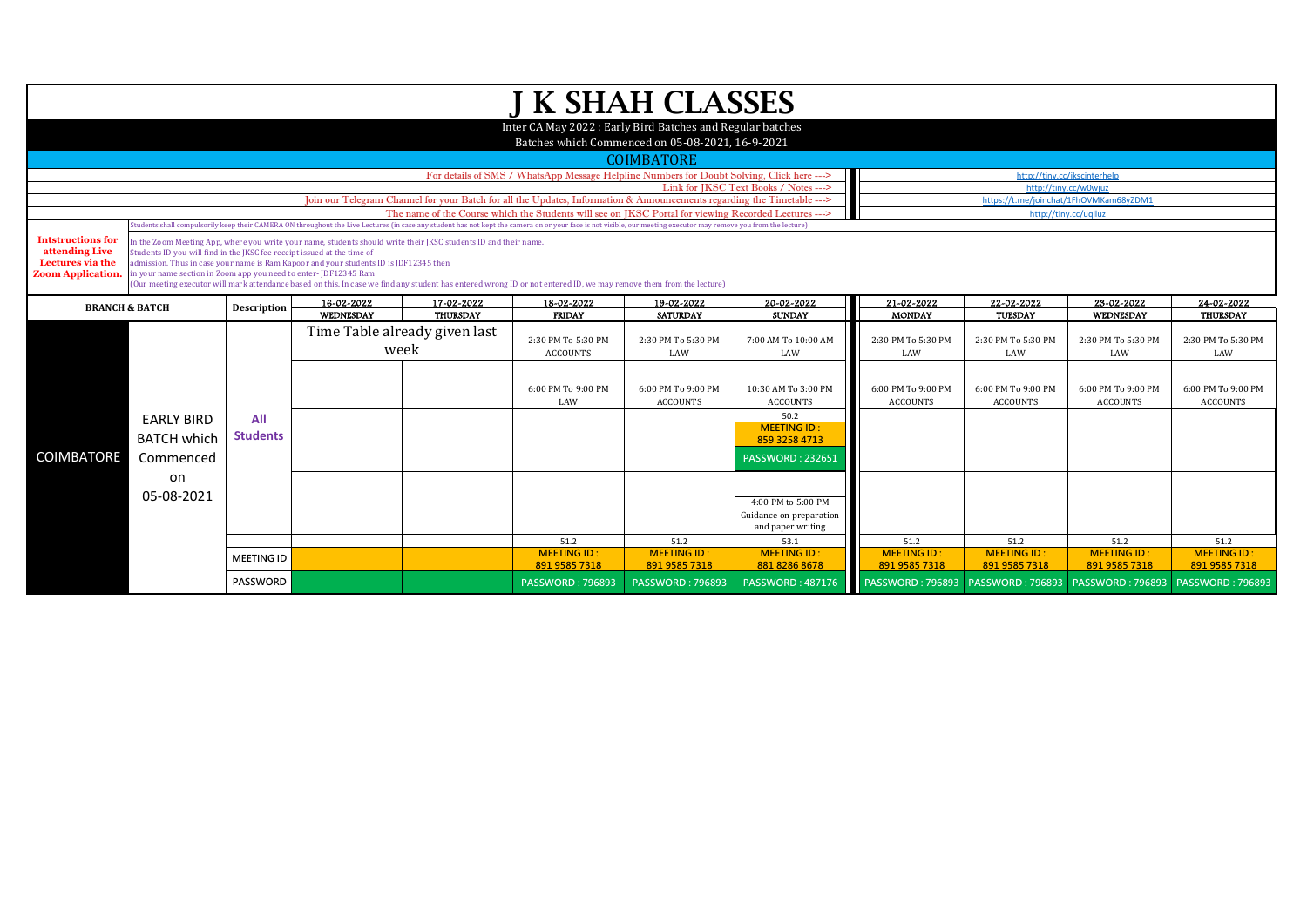| J K SHAH CLASSES                                                                                               |                                                                         |                    |                                                                                       |                                                                                                                        |                                                                                                                                                                                                                                                                                                                          |                                        |                            |                    |                    |                       |                         |  |  |  |
|----------------------------------------------------------------------------------------------------------------|-------------------------------------------------------------------------|--------------------|---------------------------------------------------------------------------------------|------------------------------------------------------------------------------------------------------------------------|--------------------------------------------------------------------------------------------------------------------------------------------------------------------------------------------------------------------------------------------------------------------------------------------------------------------------|----------------------------------------|----------------------------|--------------------|--------------------|-----------------------|-------------------------|--|--|--|
|                                                                                                                |                                                                         |                    |                                                                                       |                                                                                                                        |                                                                                                                                                                                                                                                                                                                          |                                        |                            |                    |                    |                       |                         |  |  |  |
| Inter CA May 2022 : Early Bird Batches and Regular batches<br>Batches which Commenced on 05-08-2021, 16-9-2021 |                                                                         |                    |                                                                                       |                                                                                                                        |                                                                                                                                                                                                                                                                                                                          |                                        |                            |                    |                    |                       |                         |  |  |  |
|                                                                                                                | <b>COIMBATORE</b>                                                       |                    |                                                                                       |                                                                                                                        |                                                                                                                                                                                                                                                                                                                          |                                        |                            |                    |                    |                       |                         |  |  |  |
|                                                                                                                |                                                                         |                    |                                                                                       | http://tiny.cc/jkscinterhelp                                                                                           |                                                                                                                                                                                                                                                                                                                          |                                        |                            |                    |                    |                       |                         |  |  |  |
|                                                                                                                |                                                                         |                    |                                                                                       | http://tinv.cc/w0wiuz                                                                                                  |                                                                                                                                                                                                                                                                                                                          |                                        |                            |                    |                    |                       |                         |  |  |  |
|                                                                                                                |                                                                         |                    |                                                                                       | Join our Telegram Channel for your Batch for all the Updates, Information & Announcements regarding the Timetable ---> |                                                                                                                                                                                                                                                                                                                          | https://t.me/joinchat/1FhOVMKam68yZDM1 |                            |                    |                    |                       |                         |  |  |  |
|                                                                                                                |                                                                         |                    |                                                                                       |                                                                                                                        | The name of the Course which the Students will see on JKSC Portal for viewing Recorded Lectures ---><br>Students shall compulsorily keep their CAMERA ON throughout the Live Lectures (in case any student has not kept the camera on or your face is not visible, our meeting executor may remove you from the lecture) |                                        |                            |                    |                    | http://tiny.cc/uqlluz |                         |  |  |  |
| <b>Intstructions for</b>                                                                                       |                                                                         |                    |                                                                                       |                                                                                                                        |                                                                                                                                                                                                                                                                                                                          |                                        |                            |                    |                    |                       |                         |  |  |  |
| attending Live                                                                                                 | Students ID you will find in the JKSC fee receipt issued at the time of |                    |                                                                                       | In the Zoom Meeting App, where you write your name, students should write their JKSC students ID and their name.       |                                                                                                                                                                                                                                                                                                                          |                                        |                            |                    |                    |                       |                         |  |  |  |
| Lectures via the                                                                                               |                                                                         |                    | admission. Thus in case your name is Ram Kapoor and your students ID is JDF12345 then |                                                                                                                        |                                                                                                                                                                                                                                                                                                                          |                                        |                            |                    |                    |                       |                         |  |  |  |
| <b>Zoom Application.</b>                                                                                       | in your name section in Zoom app you need to enter-JDF12345 Ram         |                    |                                                                                       |                                                                                                                        | (Our meeting executor will mark attendance based on this. In case we find any student has entered wrong ID or not entered ID, we may remove them from the lecture)                                                                                                                                                       |                                        |                            |                    |                    |                       |                         |  |  |  |
|                                                                                                                |                                                                         |                    | 16-02-2022                                                                            | 17-02-2022                                                                                                             | 18-02-2022                                                                                                                                                                                                                                                                                                               | 19-02-2022                             | 20-02-2022                 | 21-02-2022         | 22-02-2022         | 23-02-2022            | 24-02-2022              |  |  |  |
|                                                                                                                | <b>BRANCH &amp; BATCH</b>                                               | <b>Description</b> | WEDNESDAY                                                                             | <b>THURSDAY</b>                                                                                                        | <b>FRIDAY</b>                                                                                                                                                                                                                                                                                                            | <b>SATURDAY</b>                        | <b>SUNDAY</b>              | <b>MONDAY</b>      | <b>TUESDAY</b>     | <b>WEDNESDAY</b>      | <b>THURSDAY</b>         |  |  |  |
|                                                                                                                |                                                                         |                    | Time Table already given last                                                         |                                                                                                                        |                                                                                                                                                                                                                                                                                                                          |                                        |                            |                    |                    |                       |                         |  |  |  |
|                                                                                                                |                                                                         |                    | week                                                                                  |                                                                                                                        | 2:30 PM To 5:30 PM                                                                                                                                                                                                                                                                                                       | 2:30 PM To 5:30 PM                     | 7:00 AM To 10:00 AM        | 2:30 PM To 5:30 PM | 2:30 PM To 5:30 PM | 2:30 PM To 5:30 PM    | 2:30 PM To 5:30 PM      |  |  |  |
|                                                                                                                |                                                                         |                    |                                                                                       |                                                                                                                        | <b>ACCOUNTS</b>                                                                                                                                                                                                                                                                                                          | LAW                                    | LAW                        | LAW                | LAW                | LAW                   | LAW                     |  |  |  |
|                                                                                                                |                                                                         |                    |                                                                                       |                                                                                                                        |                                                                                                                                                                                                                                                                                                                          |                                        |                            |                    |                    |                       |                         |  |  |  |
|                                                                                                                |                                                                         |                    |                                                                                       |                                                                                                                        | 6:00 PM To 9:00 PM                                                                                                                                                                                                                                                                                                       | 6:00 PM To 9:00 PM                     | 10:30 AM To 3:00 PM        | 6:00 PM To 9:00 PM | 6:00 PM To 9:00 PM | 6:00 PM To 9:00 PM    | 6:00 PM To 9:00 PM      |  |  |  |
|                                                                                                                |                                                                         |                    |                                                                                       |                                                                                                                        | LAW                                                                                                                                                                                                                                                                                                                      | <b>ACCOUNTS</b>                        | <b>ACCOUNTS</b>            | <b>ACCOUNTS</b>    | <b>ACCOUNTS</b>    | <b>ACCOUNTS</b>       | <b>ACCOUNTS</b>         |  |  |  |
|                                                                                                                | <b>EARLY BIRD</b>                                                       | All                |                                                                                       |                                                                                                                        |                                                                                                                                                                                                                                                                                                                          |                                        | 50.2<br><b>MEETING ID:</b> |                    |                    |                       |                         |  |  |  |
|                                                                                                                | <b>BATCH which</b>                                                      | <b>Students</b>    |                                                                                       |                                                                                                                        |                                                                                                                                                                                                                                                                                                                          |                                        | 859 3258 4713              |                    |                    |                       |                         |  |  |  |
|                                                                                                                |                                                                         |                    |                                                                                       |                                                                                                                        |                                                                                                                                                                                                                                                                                                                          |                                        | <b>PASSWORD: 232651</b>    |                    |                    |                       |                         |  |  |  |
| <b>COIMBATORE</b>                                                                                              | Commenced                                                               |                    |                                                                                       |                                                                                                                        |                                                                                                                                                                                                                                                                                                                          |                                        |                            |                    |                    |                       |                         |  |  |  |
|                                                                                                                | on                                                                      |                    |                                                                                       |                                                                                                                        |                                                                                                                                                                                                                                                                                                                          |                                        |                            |                    |                    |                       |                         |  |  |  |
|                                                                                                                | 17-08-2021                                                              |                    |                                                                                       |                                                                                                                        |                                                                                                                                                                                                                                                                                                                          |                                        | 4:00 PM to 5:00 PM         |                    |                    |                       |                         |  |  |  |
|                                                                                                                |                                                                         |                    |                                                                                       |                                                                                                                        |                                                                                                                                                                                                                                                                                                                          |                                        | Guidance on preparation    |                    |                    |                       |                         |  |  |  |
|                                                                                                                |                                                                         |                    |                                                                                       |                                                                                                                        |                                                                                                                                                                                                                                                                                                                          |                                        | and paper writing          |                    |                    |                       |                         |  |  |  |
|                                                                                                                |                                                                         |                    |                                                                                       |                                                                                                                        | 51.2                                                                                                                                                                                                                                                                                                                     | 51.2                                   | 53.1                       | 51.2               | 51.2               | 51.2                  | 51.2                    |  |  |  |
|                                                                                                                |                                                                         | <b>MEETING ID</b>  |                                                                                       |                                                                                                                        | <b>MEETING ID:</b>                                                                                                                                                                                                                                                                                                       | <b>MEETING ID:</b>                     | <b>MEETING ID:</b>         | <b>MEETING ID:</b> | <b>MEETING ID:</b> | <b>MEETING ID:</b>    | <b>MEETING ID:</b>      |  |  |  |
|                                                                                                                |                                                                         |                    |                                                                                       |                                                                                                                        | 891 9585 7318                                                                                                                                                                                                                                                                                                            | 891 9585 7318                          | 881 8286 8678              | 891 9585 7318      | 891 9585 7318      | 891 9585 7318         | 891 9585 7318           |  |  |  |
|                                                                                                                |                                                                         | PASSWORD           |                                                                                       |                                                                                                                        | <b>PASSWORD: 796893</b>                                                                                                                                                                                                                                                                                                  | <b>PASSWORD: 796893</b>                | <b>PASSWORD: 487176</b>    |                    |                    |                       | <b>PASSWORD: 796893</b> |  |  |  |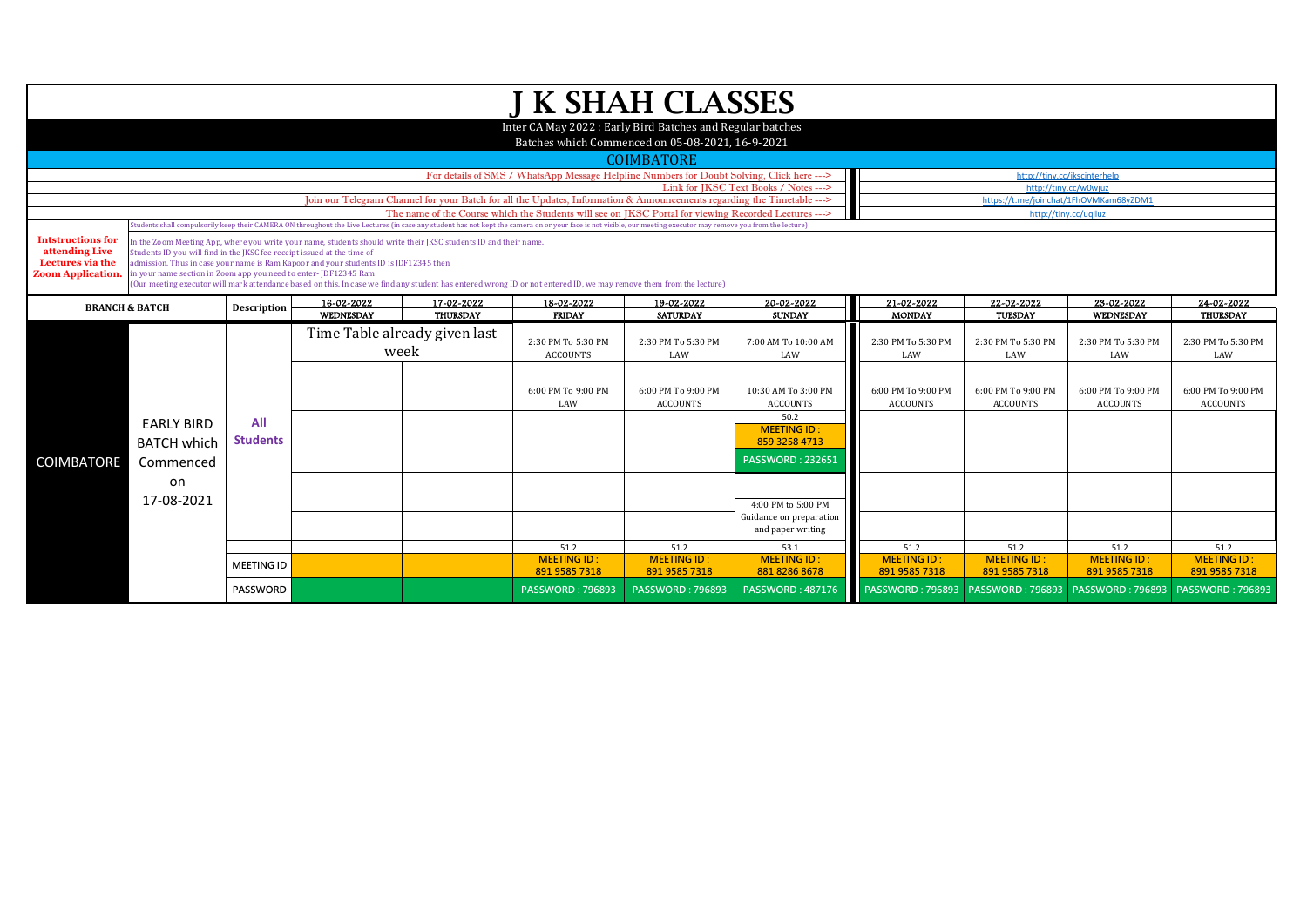| <b>J K SHAH CLASSES</b>                                   |                                                                                                                                                                                                                                                                                                                                     |                                                                                                                                                          |                                                                                                                        |                                        |                                                                                                                                                                    |                                       |                                               |                                       |                                       |                                       |                                       |  |  |  |
|-----------------------------------------------------------|-------------------------------------------------------------------------------------------------------------------------------------------------------------------------------------------------------------------------------------------------------------------------------------------------------------------------------------|----------------------------------------------------------------------------------------------------------------------------------------------------------|------------------------------------------------------------------------------------------------------------------------|----------------------------------------|--------------------------------------------------------------------------------------------------------------------------------------------------------------------|---------------------------------------|-----------------------------------------------|---------------------------------------|---------------------------------------|---------------------------------------|---------------------------------------|--|--|--|
| Inter CA May 2022: Early Bird Batches and Regular batches |                                                                                                                                                                                                                                                                                                                                     |                                                                                                                                                          |                                                                                                                        |                                        |                                                                                                                                                                    |                                       |                                               |                                       |                                       |                                       |                                       |  |  |  |
|                                                           | Batches which Commenced on 05-08-2021, 16-9-2021                                                                                                                                                                                                                                                                                    |                                                                                                                                                          |                                                                                                                        |                                        |                                                                                                                                                                    |                                       |                                               |                                       |                                       |                                       |                                       |  |  |  |
|                                                           |                                                                                                                                                                                                                                                                                                                                     |                                                                                                                                                          |                                                                                                                        |                                        |                                                                                                                                                                    | <b>COIMBATORE</b>                     |                                               |                                       |                                       |                                       |                                       |  |  |  |
|                                                           |                                                                                                                                                                                                                                                                                                                                     |                                                                                                                                                          |                                                                                                                        | http://tiny.cc/jkscinterhelp           |                                                                                                                                                                    |                                       |                                               |                                       |                                       |                                       |                                       |  |  |  |
|                                                           |                                                                                                                                                                                                                                                                                                                                     |                                                                                                                                                          |                                                                                                                        | http://tiny.cc/w0wjuz                  |                                                                                                                                                                    |                                       |                                               |                                       |                                       |                                       |                                       |  |  |  |
|                                                           |                                                                                                                                                                                                                                                                                                                                     |                                                                                                                                                          | Join our Telegram Channel for your Batch for all the Updates, Information & Announcements regarding the Timetable ---> | https://t.me/joinchat/1FhOVMKam68yZDM1 |                                                                                                                                                                    |                                       |                                               |                                       |                                       |                                       |                                       |  |  |  |
|                                                           |                                                                                                                                                                                                                                                                                                                                     |                                                                                                                                                          |                                                                                                                        |                                        | The name of the Course which the Students will see on JKSC Portal for viewing Recorded Lectures --->                                                               |                                       |                                               |                                       |                                       | http://tiny.cc/uqlluz                 |                                       |  |  |  |
|                                                           | tudents shall compulsorily keep their CAMERA ON throughout the Live Lectures (in case any student has not kept the camera on or your face is not visible, our meeting executor may remove you from the lecture)<br>In the Zoom Meeting App, where you write your name, students should write their JKSC students ID and their name. |                                                                                                                                                          |                                                                                                                        |                                        |                                                                                                                                                                    |                                       |                                               |                                       |                                       |                                       |                                       |  |  |  |
| <b>Intstructions for</b><br>attending Live                | Students ID you will find in the JKSC fee receipt issued at the time of                                                                                                                                                                                                                                                             |                                                                                                                                                          |                                                                                                                        |                                        |                                                                                                                                                                    |                                       |                                               |                                       |                                       |                                       |                                       |  |  |  |
| Lectures via the                                          |                                                                                                                                                                                                                                                                                                                                     | admission. Thus in case your name is Ram Kapoor and your students ID is JDF12345 then<br>in your name section in Zoom app you need to enter-JDF12345 Ram |                                                                                                                        |                                        |                                                                                                                                                                    |                                       |                                               |                                       |                                       |                                       |                                       |  |  |  |
| <b>Zoom Application.</b>                                  |                                                                                                                                                                                                                                                                                                                                     |                                                                                                                                                          |                                                                                                                        |                                        | (Our meeting executor will mark attendance based on this. In case we find any student has entered wrong ID or not entered ID, we may remove them from the lecture) |                                       |                                               |                                       |                                       |                                       |                                       |  |  |  |
|                                                           |                                                                                                                                                                                                                                                                                                                                     |                                                                                                                                                          | 16-02-2022                                                                                                             | 17-02-2022                             | 18-02-2022                                                                                                                                                         | 19-02-2022                            | 20-02-2022                                    | 21-02-2022                            | 22-02-2022                            | 23-02-2022                            | 24-02-2022                            |  |  |  |
| <b>BRANCH &amp; BATCH</b>                                 |                                                                                                                                                                                                                                                                                                                                     | <b>Description</b>                                                                                                                                       | <b>WEDNESDAY</b>                                                                                                       | <b>THURSDAY</b>                        | <b>FRIDAY</b>                                                                                                                                                      | <b>SATURDAY</b>                       | <b>SUNDAY</b>                                 | <b>MONDAY</b>                         | <b>TUESDAY</b>                        | WEDNESDAY                             | <b>THURSDAY</b>                       |  |  |  |
|                                                           |                                                                                                                                                                                                                                                                                                                                     |                                                                                                                                                          |                                                                                                                        | Time Table already given last          |                                                                                                                                                                    |                                       |                                               |                                       |                                       |                                       |                                       |  |  |  |
|                                                           |                                                                                                                                                                                                                                                                                                                                     |                                                                                                                                                          | week                                                                                                                   |                                        | 2:30 PM To 5:30 PM<br>ACCOUNTS                                                                                                                                     | 2:30 PM To 5:30 PM<br>LAW             | 7:00 AM To 10:00 AM<br>LAW                    | 2:30 PM To 5:30 PM<br>LAW             | 2:30 PM To 5:30 PM<br>LAW             | 2:30 PM To 5:30 PM<br>LAW             | 2:30 PM To 5:30 PM<br>LAW             |  |  |  |
|                                                           |                                                                                                                                                                                                                                                                                                                                     |                                                                                                                                                          |                                                                                                                        |                                        |                                                                                                                                                                    |                                       |                                               |                                       |                                       |                                       |                                       |  |  |  |
|                                                           |                                                                                                                                                                                                                                                                                                                                     |                                                                                                                                                          |                                                                                                                        |                                        |                                                                                                                                                                    |                                       |                                               |                                       |                                       |                                       |                                       |  |  |  |
|                                                           |                                                                                                                                                                                                                                                                                                                                     |                                                                                                                                                          |                                                                                                                        |                                        | 6:00 PM To 9:00 PM<br>LAW                                                                                                                                          | 6:00 PM To 9:00 PM<br><b>ACCOUNTS</b> | 10:30 AM To 3:00 PM<br><b>ACCOUNTS</b>        | 6:00 PM To 9:00 PM<br><b>ACCOUNTS</b> | 6:00 PM To 9:00 PM<br><b>ACCOUNTS</b> | 6:00 PM To 9:00 PM<br><b>ACCOUNTS</b> | 6:00 PM To 9:00 PM<br><b>ACCOUNTS</b> |  |  |  |
|                                                           |                                                                                                                                                                                                                                                                                                                                     |                                                                                                                                                          |                                                                                                                        |                                        |                                                                                                                                                                    |                                       | 50.2                                          |                                       |                                       |                                       |                                       |  |  |  |
|                                                           | <b>REGULAR</b>                                                                                                                                                                                                                                                                                                                      |                                                                                                                                                          |                                                                                                                        |                                        |                                                                                                                                                                    |                                       | <b>MEETING ID:</b>                            |                                       |                                       |                                       |                                       |  |  |  |
|                                                           | <b>BATCH which</b>                                                                                                                                                                                                                                                                                                                  |                                                                                                                                                          |                                                                                                                        |                                        |                                                                                                                                                                    |                                       | 859 3258 4713                                 |                                       |                                       |                                       |                                       |  |  |  |
| <b>COIMBATORE</b>                                         | Commenced                                                                                                                                                                                                                                                                                                                           |                                                                                                                                                          |                                                                                                                        |                                        |                                                                                                                                                                    |                                       | <b>PASSWORD: 232651</b>                       |                                       |                                       |                                       |                                       |  |  |  |
|                                                           | on                                                                                                                                                                                                                                                                                                                                  |                                                                                                                                                          |                                                                                                                        |                                        |                                                                                                                                                                    |                                       |                                               |                                       |                                       |                                       |                                       |  |  |  |
|                                                           | 16-09-2021                                                                                                                                                                                                                                                                                                                          |                                                                                                                                                          |                                                                                                                        |                                        |                                                                                                                                                                    |                                       |                                               |                                       |                                       |                                       |                                       |  |  |  |
|                                                           |                                                                                                                                                                                                                                                                                                                                     |                                                                                                                                                          |                                                                                                                        |                                        |                                                                                                                                                                    |                                       | 4:00 PM to 5:00 PM<br>Guidance on preparation |                                       |                                       |                                       |                                       |  |  |  |
|                                                           |                                                                                                                                                                                                                                                                                                                                     |                                                                                                                                                          |                                                                                                                        |                                        |                                                                                                                                                                    |                                       | and paper writing                             |                                       |                                       |                                       |                                       |  |  |  |
|                                                           |                                                                                                                                                                                                                                                                                                                                     |                                                                                                                                                          |                                                                                                                        |                                        | 51.2                                                                                                                                                               | 51.2                                  | 53.1                                          | 51.2                                  | 51.2                                  | 51.2                                  | 51.2                                  |  |  |  |
|                                                           |                                                                                                                                                                                                                                                                                                                                     | <b>MEETING ID</b>                                                                                                                                        |                                                                                                                        |                                        | <b>MEETING ID:</b>                                                                                                                                                 | <b>MEETING ID:</b>                    | <b>MEETING ID:</b>                            | <b>MEETING ID:</b>                    | <b>MEETING ID:</b>                    | <b>MEETING ID:</b>                    | <b>MEETING ID:</b>                    |  |  |  |
|                                                           |                                                                                                                                                                                                                                                                                                                                     |                                                                                                                                                          |                                                                                                                        |                                        | 891 9585 7318                                                                                                                                                      | 891 9585 7318                         | 881 8286 8678                                 | 891 9585 7318                         | 891 9585 7318                         | 891 9585 7318                         | 891 9585 7318                         |  |  |  |
|                                                           |                                                                                                                                                                                                                                                                                                                                     | PASSWORD                                                                                                                                                 |                                                                                                                        |                                        | <b>PASSWORD: 796893</b>                                                                                                                                            | <b>PASSWORD: 796893</b>               | <b>PASSWORD: 487176</b>                       |                                       |                                       |                                       | <b>PASSWORD: 796893</b>               |  |  |  |